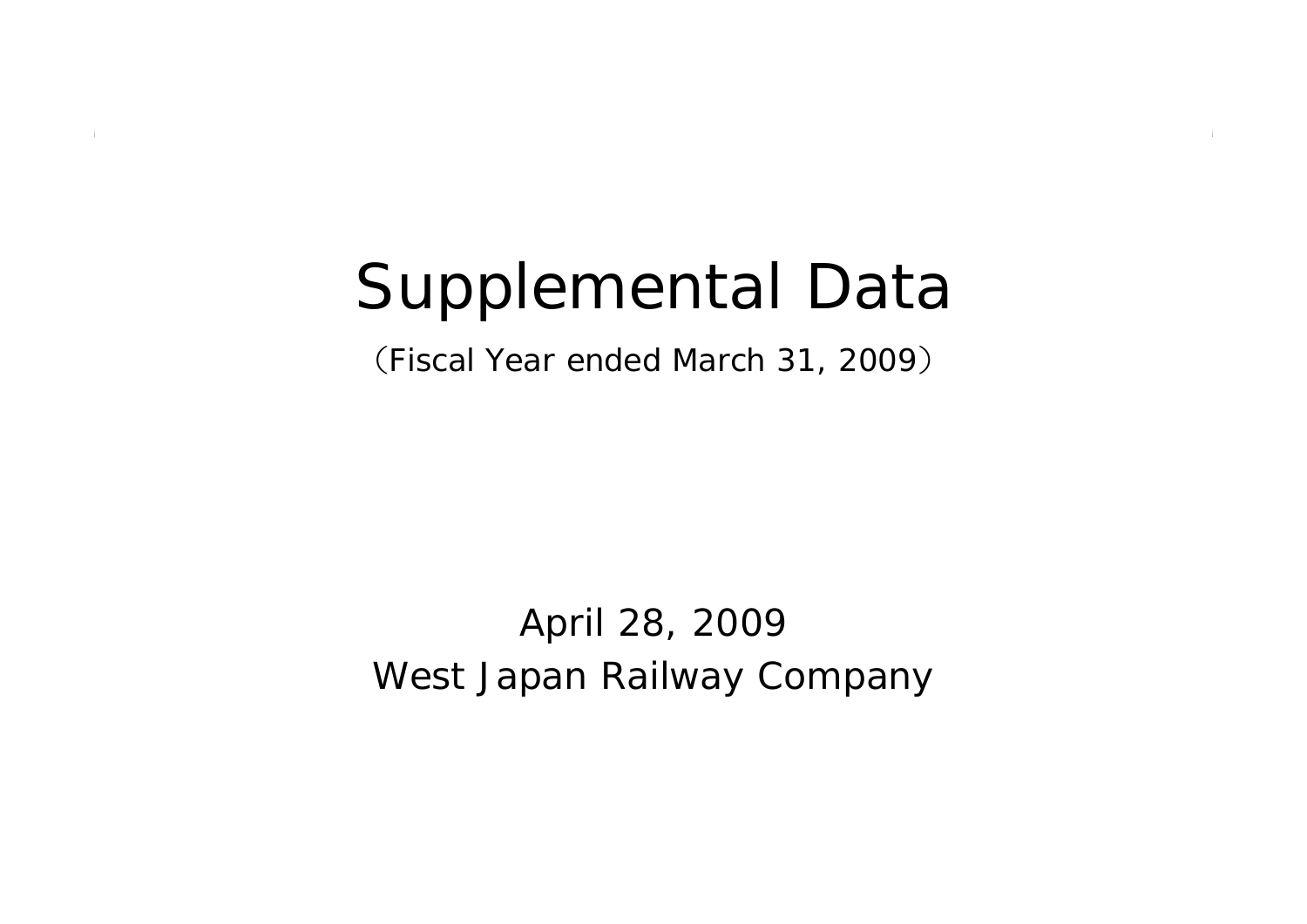## Financial Highlights

|                                                   |                                 |                                 |                                |        |                                                  |                                | ¥ Billions |
|---------------------------------------------------|---------------------------------|---------------------------------|--------------------------------|--------|--------------------------------------------------|--------------------------------|------------|
|                                                   | Year ended<br>March 31,<br>2008 | Year ended<br>March 31,<br>2009 | YOY<br>Increase/<br>(Decrease) | $\%$   | Forecast for<br>year ending<br>March 31,<br>2010 | YOY<br>Increase/<br>(Decrease) | %          |
|                                                   | Α                               | B                               | $B-A$                          | B/A    | $\mathsf C$                                      | $\mbox{C-B}$                   | C/B        |
| [Consolidated]                                    |                                 |                                 |                                |        |                                                  |                                |            |
| <b>Operating Revenues</b>                         | 1,290.1                         | 1,275.3                         | (14.8)                         | (1.2)  | 1,243.0                                          | (32.3)                         | (2.5)      |
| Operating Income                                  | 137.4                           | 122.5                           | (14.8)                         | (10.8) | 80.0                                             | (42.5)                         | (34.7)     |
| <b>Recurring Profit</b>                           | 108.8                           | 94.8                            | (14.0)                         | (12.9) | 51.0                                             | (43.8)                         | (46.2)     |
| Income before income taxes and minority interests | 101.5                           | 94.6                            | (6.9)                          | (6.8)  | 49.0                                             | (45.6)                         | (48.2)     |
| Net Income                                        | 57.7                            | 54.5                            | (3.1)                          | (5.5)  | 29.0                                             | (25.5)                         | (46.8)     |
| [Non-Consolidated]                                |                                 |                                 |                                |        |                                                  |                                |            |
| <b>Transportation Revenues</b>                    | 781.7                           | 773.7                           | (8.0)                          | (1.0)  | 751.0                                            | (22.7)                         | (2.9)      |
| <b>Operating Expenses</b>                         | 769.6                           | 772.9                           | 3.2                            | 0.4    | 787.0                                            | 14.0                           | 1.8        |
| Personnel costs                                   | 269.9                           | 268.6                           | (1.3)                          | (0.5)  | 269.5                                            | 0.8                            | 0.3        |
| Energy costs                                      | 34.4                            | 38.2                            | 3.8                            | 11.1   | 35.0                                             | (3.2)                          | (8.5)      |
| Maintenance costs                                 | 148.6                           | 135.8                           | (12.7)                         | (8.6)  | 139.0                                            | 3.1                            | 2.3        |
| Miscellaneous costs                               | 155.8                           | 159.8                           | 4.0                            | 2.6    | 166.5                                            | 6.6                            | 4.2        |
| Depreciation                                      | 107.5                           | 115.9                           | 8.3                            | 7.8    | 121.0                                            | 5.0                            | 4.4        |
| [Other Data]                                      |                                 |                                 |                                |        |                                                  |                                |            |
| ROA (%, Consolidated)                             | 5.6                             | 5.0                             |                                |        | 3.2                                              |                                |            |
| ROE (%, Consolidated)                             | 9.3                             | 8.4                             |                                |        | 4.4                                              |                                |            |
| EBITDA (Consolidated)                             | 265.4                           | 259.5                           | (5.9)                          | (2.2)  | 222.5                                            | (37.0)                         | (14.3)     |
| Dividends per share $(*)$                         | 6,000                           | 7,000                           |                                |        | 7,000                                            |                                |            |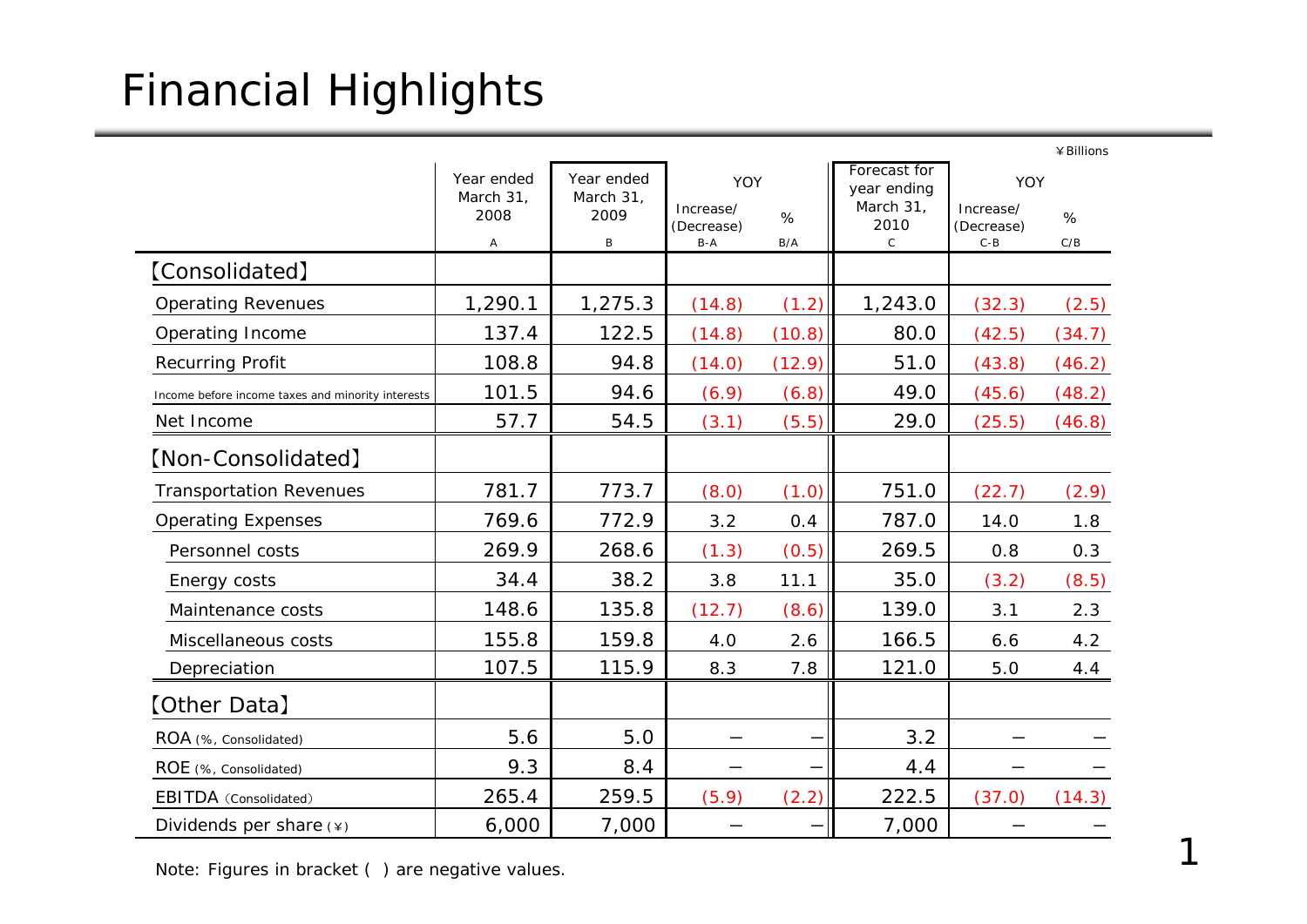#### Consolidated Financial Results and Forecasts

|                                          |                |                |                              |        |                             |                              | ¥Billions |  |
|------------------------------------------|----------------|----------------|------------------------------|--------|-----------------------------|------------------------------|-----------|--|
|                                          | Year ended     | Year ended     | YOY<br>Increase / (Decrease) |        | Forecast<br>for year ending | YOY<br>Increase / (Decrease) |           |  |
|                                          | March 31, 2008 | March 31, 2009 | Amount                       | %      | March 31, 2010              | Amount                       | %         |  |
|                                          | A              | B              | B-A                          | B/A    | $\mathsf{C}$                | $C - B$                      | C/B       |  |
| Operating Revenues* <sup>1</sup>         | 1290.1         | 1275.3         | (14.8)                       | (1.2)  | 1243.0                      | (32.3)                       | (2.5)     |  |
| Transportation                           | 861.2          | 856.1          | (5.0)                        | (0.6)  | 831.6                       | (24.5)                       | (2.9)     |  |
| Sales of goods and food services         | 212.8          | 215.3          | 2.5                          | 1.2    | 211.2                       | (4.1)                        | (1.9)     |  |
| Sales of goods and food services         | 138.5          | 141.8          | 3.2                          | 2.4    | 139.3                       | (2.5)                        | (1.8)     |  |
| JR Kyoto Isetan Department Store         | 69.2           | 68.6           | (0.5)                        | (0.8)  | 65.7                        | (2.9)                        | (4.3)     |  |
| Real estate                              | 76.7           | 71.1           | (5.6)                        | (7.3)  | 72.4                        | 1.2                          | 1.8       |  |
| Shopping center                          | 44.9           | 46.9           | 1.9                          | 4.3    | 47.5                        | 0.5                          | 1.2       |  |
| Real estate lease and sale* <sup>3</sup> | 29.7           | 22.2           | (7.5)                        | (25.2) | 23.6                        | 1.3                          | 6.0       |  |
|                                          | [11.1]         | [3.1]          |                              |        | [2.5]                       |                              |           |  |
| Other businesses                         | 139.3          | 132.6          | (6.7)                        | (4.8)  | 127.8                       | (4.8)                        | (3.6)     |  |
| Hotel                                    | 35.9           | 34.4           | (1.5)                        | (4.3)  | 33.5                        | (0.9)                        | (2.8)     |  |
| Nippon Travel Agency                     | 49.3           | 46.1           | (3.1)                        | (6.4)  | 43.8                        | (2.3)                        | (5.2)     |  |
| Operating Income* <sup>2</sup>           | 137.4          | 122.5          | (14.8)                       | (10.8) | 80.0                        | (42.5)                       | (34.7)    |  |
| Transportation                           | 97.4           | 89.1           | (8.3)                        | (8.6)  | 52.0                        | (37.1)                       | (41.7)    |  |
| Sales of goods and food services         | 5.2            | 4.7            | (0.4)                        | (9.4)  | 2.4                         | (2.3)                        | (49.7)    |  |
| Sales of goods and food services         | 3.1            | 3.0            | (0.0)                        | (2.3)  |                             | —                            |           |  |
| JR Kyoto Isetan Department Store         | 2.0            | 1.6            | (0.4)                        | (21.2) |                             | —                            |           |  |
| Real estate                              | 24.6           | 22.6           | (2.0)                        | (8.2)  | 21.3                        | (1.3)                        | (5.8)     |  |
| Shopping center                          | 6.5            | 6.8            | 0.2                          | 3.9    |                             | $\overline{\phantom{0}}$     |           |  |
| Real estate lease and sale               | 7.4            | 4.4            | (3.0)                        | (40.9) |                             | $\overline{\phantom{0}}$     |           |  |
| Other businesses                         | 11.0           | 6.7            | (4.3)                        | (39.0) | 5.0                         | (1.7)                        | (25.7)    |  |
| Hotel                                    | 2.8            | 1.8            | (0.9)                        | (35.7) |                             |                              |           |  |
| Nippon Travel Agency                     | 0.6            | (1.3)          | (1.9)                        |        |                             |                              |           |  |

Note: Figures in bracket ( ) are negative values.

 $*$ <sup>1</sup> Operating revenues are the revenues from third parties ( = customers).

The breakdowns of operating revenues by each segment are the sums of revenues of major subsidiaries.

\*<sup>2</sup> The breakdowns of operating income by each segment are the sums of incomes of major subsidiaries before eliminating internal transactions.

\*<sup>3</sup> Figures in bracket [ ] are the sales of condominiums. (Included in Real estate lease and sale)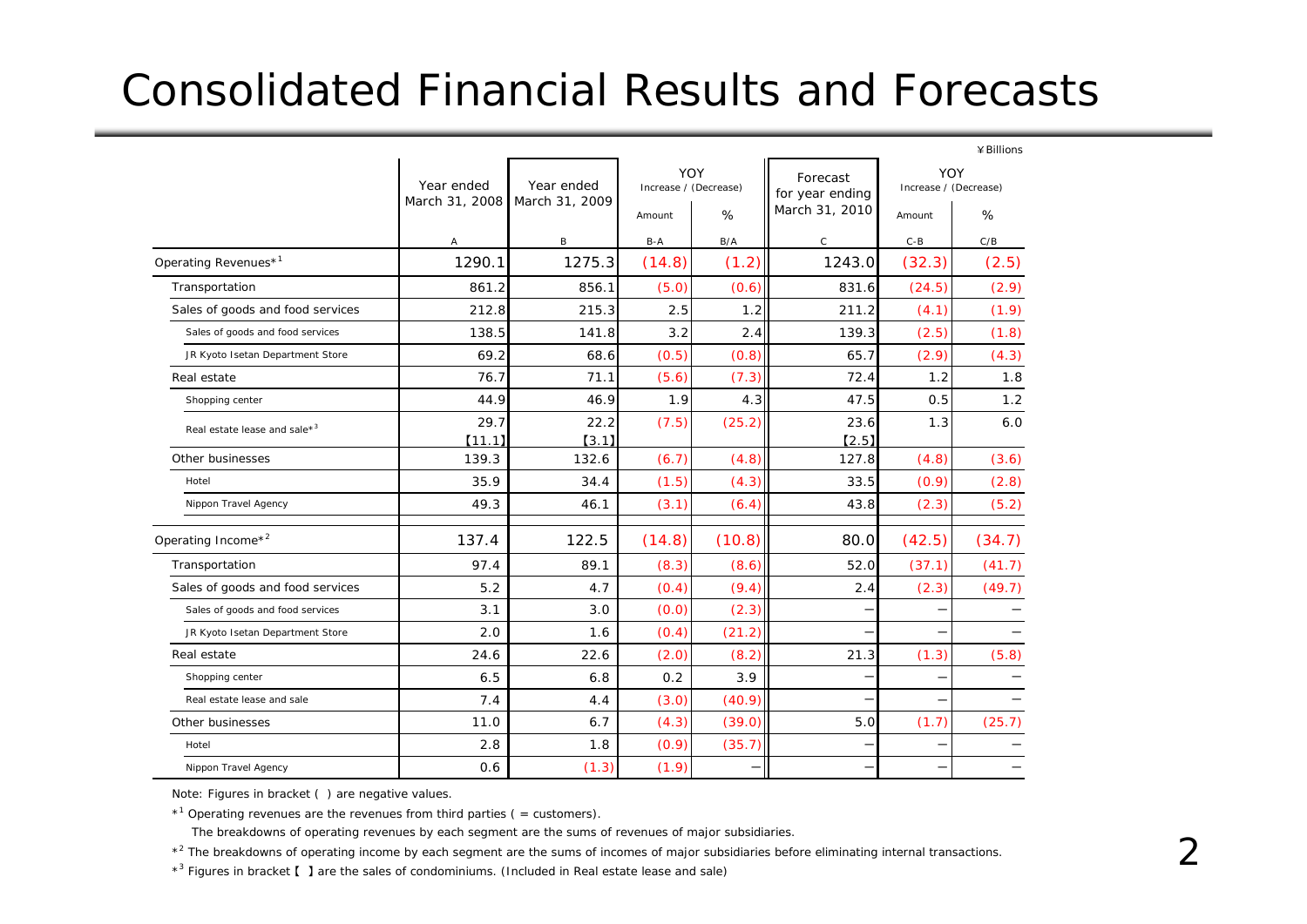#### Non-Consolidated Financial Results and Forecasts

|                                    | Year ended<br>March 31,<br>2008 | Year ended<br>March 31,<br>2009 | YOY<br>Increase / (Decrease)<br>Amount | %                 | Forecast<br>for year<br>ending March | YOY<br>Increase / (Decrease)<br>%<br>Amount |                         |
|------------------------------------|---------------------------------|---------------------------------|----------------------------------------|-------------------|--------------------------------------|---------------------------------------------|-------------------------|
|                                    | Α                               | B                               | $B-A$                                  | B/A               | 31, 2010<br>D                        | $D-C$                                       | $\mathsf{D}/\mathsf{C}$ |
| <b>Operating Revenues</b>          | 879.4                           | 875.0                           | (4.4)                                  | (0.5)             | 852.0                                | (23.0)                                      | (2.6)                   |
| Transportation revenues            | 781.7                           | 773.7                           | (8.0)                                  | (1.0)             | 751.0                                | (22.7)                                      | (2.9)                   |
| Other                              | 97.6                            | 101.2                           | 3.5                                    | 3.7               | 101.0                                | (0.2)                                       | (0.3)                   |
| <b>Operating Expenses</b>          | 769.6                           | 772.9                           | 3.2                                    | 0.4               | 787.0                                | 14.0                                        | 1.8                     |
| Personnel costs                    | 269.9                           | 268.6                           | (1.3)                                  | (0.5)             | 269.5                                | 0.8                                         | 0.3                     |
| Non personnel costs                | 338.8                           | 333.9                           | (4.9)                                  | (1.5)             | 340.5                                | 6.5                                         | 2.0                     |
| Energy costs                       | 34.4                            | 38.2                            | 3.8                                    | 11.1              | 35.0                                 | (3.2)                                       | (8.5)                   |
| Maintenance costs                  | 148.6                           | 135.8                           | (12.7)                                 | (8.6)             | 139.0                                | 3.1                                         | 2.3                     |
| Miscellaneous costs                | 155.8                           | 159.8                           | 4.0                                    | 2.6               | 166.5                                | 6.6                                         | 4.2                     |
| Rental payments, etc.              | 24.6                            | 25.3                            | 0.6                                    | 2.8               | 25.5                                 | 0.1                                         | 0.6                     |
| Taxes                              | 28.6                            | 29.1                            | 0.4                                    | 1.7               | 30.5                                 | 1.3                                         | 4.7                     |
| Depreciation                       | 107.5                           | 115.9                           | 8.3                                    | 7.8               | 121.0                                | 5.0                                         | 4.4                     |
| Operating Income                   | 109.8                           | 102.0                           | (7.7)                                  | (7.0)             | 65.0                                 | (37.0)                                      | (36.3)                  |
| Non-operating revenues             | 6.2                             | 6.7                             | 0.5                                    | 8.8               | 7.0                                  | 0.2                                         | 3.7                     |
| Non-operating expenses             | 36.0                            | 35.4                            | (0.6)                                  | (1.7)             | 35.5                                 | 0.0                                         | 0.2                     |
| <b>Recurring Profit</b>            | 79.9                            | 73.4                            | (6.5)                                  | (8.2)             | 36.5                                 | (36.9)                                      | (50.3)                  |
| Extraordinary profit and loss, net | (3.8)                           | 1.1                             | 5.0                                    | $\qquad \qquad -$ | 3.0                                  | 1.8                                         |                         |
| Net Income                         | 45.1                            | 44.3                            | (0.7)                                  | (1.7)             | 23.5                                 | (20.8)                                      | (47.0)                  |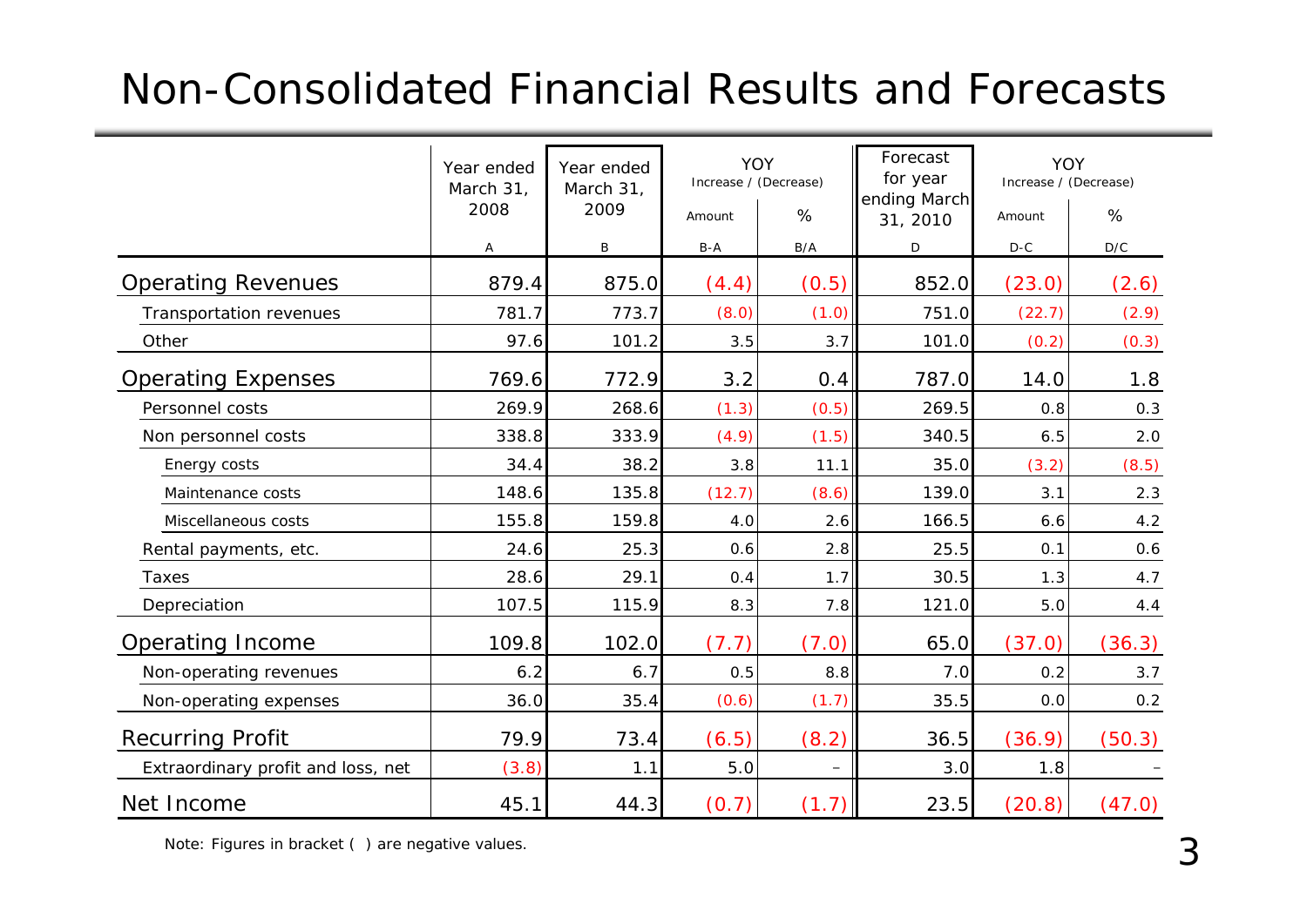#### Transportation Revenues Results and Forecasts

|                                |                                       |                    |                             |                |                                             |                |         |                                  |         |                         |         |                    |                   |                                   |                          | ¥ Billions                        |  |  |  |  |  |  |  |                                     |                             |  |                          |  |
|--------------------------------|---------------------------------------|--------------------|-----------------------------|----------------|---------------------------------------------|----------------|---------|----------------------------------|---------|-------------------------|---------|--------------------|-------------------|-----------------------------------|--------------------------|-----------------------------------|--|--|--|--|--|--|--|-------------------------------------|-----------------------------|--|--------------------------|--|
|                                | Results for year ended March 31, 2009 |                    |                             |                |                                             |                |         |                                  |         |                         |         |                    | Forecast for year |                                   |                          |                                   |  |  |  |  |  |  |  |                                     |                             |  |                          |  |
|                                | 10<br>April 1 - June 30               |                    | 20<br>July 1 - September 30 |                | <b>First Half</b><br>April 1 - September 30 |                |         | 40<br>3Q<br>January 1 - March 31 |         | October 1 - December 31 |         |                    |                   |                                   |                          |                                   |  |  |  |  |  |  |  | Second Half<br>October 1 - March 31 | Total<br>April 1 - March 31 |  | ending<br>March 31, 2010 |  |
|                                | Results                               | YOY                | Results                     | YOY            | Results                                     | YOY            | Results | YOY                              | Results | <b>YOY</b>              | Results | YOY                | Results           | <b>YOY</b>                        | Forecast                 | <b>YOY</b>                        |  |  |  |  |  |  |  |                                     |                             |  |                          |  |
| <b>Transportation Revenues</b> | 191.9                                 | $+0.8$<br>0.5%     | 202.4                       | $+2.5$<br>1.3% | 394.4                                       | $+3.4$<br>0.9% | 198.1   | (0.4)<br>(0.2%)                  | 181.1   | (11.0)<br>(5.7%)        | 379.3   | (11.5)<br>(2.9%    | 773.7             | (8.0)<br>$(1.0\%)$                | 751.0                    | (22.7)<br>(2.9%)                  |  |  |  |  |  |  |  |                                     |                             |  |                          |  |
| Shinkansen                     | 83.6                                  | $+0.3$<br>0.4%     | 89.8                        | $+0.8$<br>1.0% | 173.5                                       | $+1.2$<br>0.7% | 88.3    | $+0.3$<br>0.4%                   | 77.1    | (5.9)<br>$(7.1\%)$      | 165.5   | (5.6)<br>(3.3%)    | 339.1             | (4.3)<br>(1.3%)                   | 328.6                    | (10.5)<br>(3.1%)                  |  |  |  |  |  |  |  |                                     |                             |  |                          |  |
| <b>Commuter Passes</b>         | 2.2                                   | $+0.0$<br>3.7%     | 2.2                         | $+0.0$<br>3.2% | 4.4                                         | $+0.1$<br>3.4% | 2.1     | $+0.0$<br>2.0%                   | 2.1     | $+0.0$<br>2.5%          | 4.3     | $+0.0$<br>2.3%     | 8.7               | $+0.2$<br>2.8%                    |                          |                                   |  |  |  |  |  |  |  |                                     |                             |  |                          |  |
| Non-Commuter Passes            | 81.4                                  | $+0.2$<br>0.3%     | 87.6                        | $+0.8$<br>0.9% | 169.1                                       | $+1.0$<br>0.6% | 86.1    | $+0.2$<br>0.3%                   | 75.0    | (5.9)<br>$(7.4\%)$      | 161.2   | (5.7)<br>(3.4%)    | 330.3             | (4.6)<br>$(1.4\%)$                | $\overline{\phantom{0}}$ |                                   |  |  |  |  |  |  |  |                                     |                             |  |                          |  |
| Kyoto-Osaka-Kobe Area          | 76.4                                  | $+0.5$<br>0.7%     | 76.8                        | $+0.7$<br>1.0% | 153.2                                       | $+1.3$<br>0.9% | 76.0    | (0.4)<br>(0.6%                   | 72.2    | (2.7)<br>(3.6%)         | 148.2   | (3.1)<br>(2.1%)    | 301.5             | (1.8)<br>$(0.6\%)$                | 294.9                    | (6.5)<br>(2.2%)                   |  |  |  |  |  |  |  |                                     |                             |  |                          |  |
| <b>Commuter Passes</b>         | 29.8                                  | $+0.1$<br>0.4%     | 29.1                        | $+0.1$<br>0.7% | 59.0                                        | $+0.3$<br>0.5% | 29.1    | $+0.0$<br>0.0%                   | 27.7    | (0.1)<br>(0.6%)         | 56.9    | (0.1)<br>(0.3%)    | 115.9             | $+0.1$<br>0.1%                    |                          |                                   |  |  |  |  |  |  |  |                                     |                             |  |                          |  |
| Non-Commuter Passes            | 46.6                                  | $+0.4$<br>1.0%     | 47.6                        | $+0.5$<br>1.2% | 94.2                                        | $+1.0$<br>1.1% | 46.8    | (0.4)<br>$(1.0\%)$               | 44.5    | (2.5)<br>$(5.4\%)$      | 91.3    | (2.9)<br>(3.2%)    | 185.6             | (1.9)<br>$(1.0\%)$                |                          |                                   |  |  |  |  |  |  |  |                                     |                             |  |                          |  |
| Other Lines                    | 31.6                                  | (0.0)<br>$(0.1\%)$ | 35.6                        | $+0.9$<br>2.7% | 67.3                                        | $+0.9$<br>1.4% | 33.6    | (0.3)<br>$(1.0\%)$               | 31.6    | (2.4)<br>$(7.1\%)$      | 65.2    | (2.7)<br>$(4.0\%)$ | 132.5             | $\blacktriangle$ 1.8<br>$(1.4\%)$ | 127.3                    | $\blacktriangle$ 5.2<br>$(3.9\%)$ |  |  |  |  |  |  |  |                                     |                             |  |                          |  |
| <b>Commuter Passes</b>         | 7.1                                   | $+0.0$<br>0.7%     | 7.0                         | $+0.0$<br>1.3% | 14.1                                        | $+0.1$<br>1.0% | 6.9     | $+0.0$<br>0.6%                   | 6.4     | (0.0)<br>(0.5%)         | 13.4    | $+0.0$<br>0.1%     | 27.5              | $+0.1$<br>0.5%                    | $\overline{\phantom{0}}$ |                                   |  |  |  |  |  |  |  |                                     |                             |  |                          |  |
| Non-Commuter Passes            | 24.5                                  | (0.0)<br>(0.3%)    | 28.6                        | $+0.8$<br>3.0% | 53.1                                        | $+0.7$<br>1.5% | 26.6    | (0.3)<br>$(1.4\%)$               | 25.1    | (2.3)<br>$(8.6\%)$      | 51.8    | (2.7)<br>$(5.1\%)$ | 104.9             | (1.9)<br>$(1.9\%)$                |                          |                                   |  |  |  |  |  |  |  |                                     |                             |  |                          |  |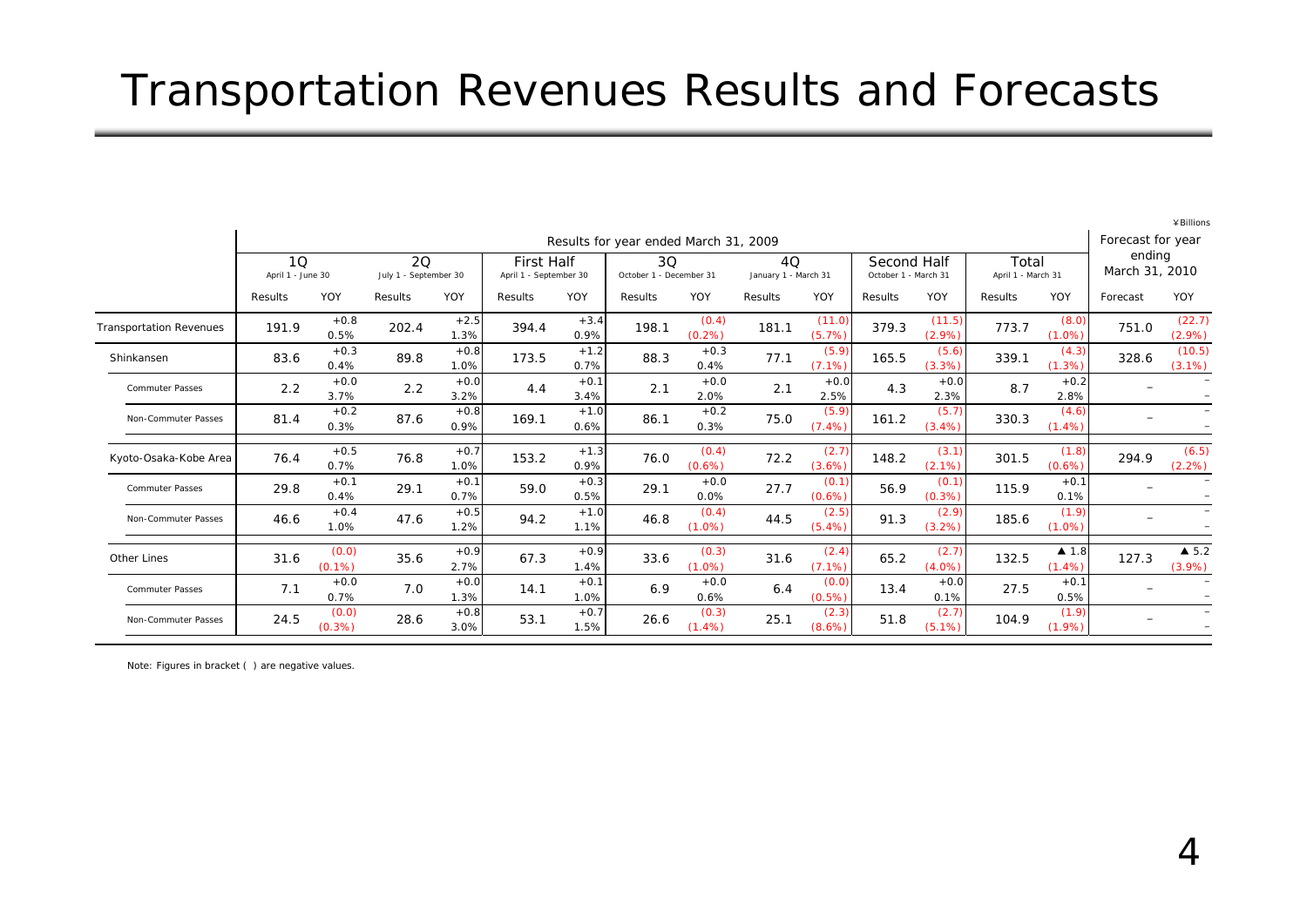### Other Data

|                                                                    |              |                         |              |                         |                                               | (Persons, ¥Billions, %) |  |
|--------------------------------------------------------------------|--------------|-------------------------|--------------|-------------------------|-----------------------------------------------|-------------------------|--|
|                                                                    | Year         | ended<br>March 31, 2008 | Year         | ended<br>March 31, 2009 | Forecast for year<br>ending<br>March 31, 2010 |                         |  |
|                                                                    | Consolidated | Non-consolidated        | Consolidated | Non-consolidated        | Consolidated                                  | Non-consolidated        |  |
| No. of employees at the end of period                              | 44,021       | 25,466                  | 45,240       | 25,824                  |                                               |                         |  |
| <b>Retirement Payment Costs</b>                                    | 60.8         | 56.4                    | 60.8         | 56.2                    |                                               | 56.0                    |  |
| Service & Interest cost                                            |              | 19.4                    |              | 19.0                    |                                               | 18.7                    |  |
| Amortization of net retirement benefit obligation<br>at transition |              | 30.1                    |              | 30.1                    |                                               | 30.1                    |  |
| Amortization of actuarial loss                                     |              | 6.9                     |              | 7.1                     |                                               | 7.1                     |  |
| No. of employees entitled to retirement payment                    | 2,411        | 999                     | 2,251        | 968                     | -                                             | 1,000                   |  |
| Financial Expenses, net                                            | (34.9)       | (34.3)                  | (34.0)       | (33.5)                  | (34.3)                                        | (33.6)                  |  |
| Interest and dividend income                                       | 0.4          | 1.0                     | 0.5          | 1.3                     | 0.5                                           | 1.3                     |  |
| Interest expenses                                                  | 35.4         | 35.4                    | 34.5         | 34.9                    | 34.8                                          | 34.9                    |  |
| [Average interest rate %]                                          | [3.56]       | $[3.57]$                | [3.49]       | $[3.50]$                | [3.31]                                        | [3.31]                  |  |
| Capital Expenditure                                                | 224.5        | 196.2                   | 197.7        | 162.2                   |                                               |                         |  |
| Excluding a portion contributed by local<br>governments etc.       | 187.9        | 159.6                   | 163.9        | 128.4                   | 230.0                                         | 180.0                   |  |
| Depreciation                                                       | 128.0        | 107.5                   | 137.0        | 115.9                   | 142.5                                         | 121.0                   |  |
| Balance of Long-term Debt and Payables<br>at the end of FY         | 957.2        | 935.7                   | 953.2        | 934.3                   | 1,020.0                                       | 1,005.0                 |  |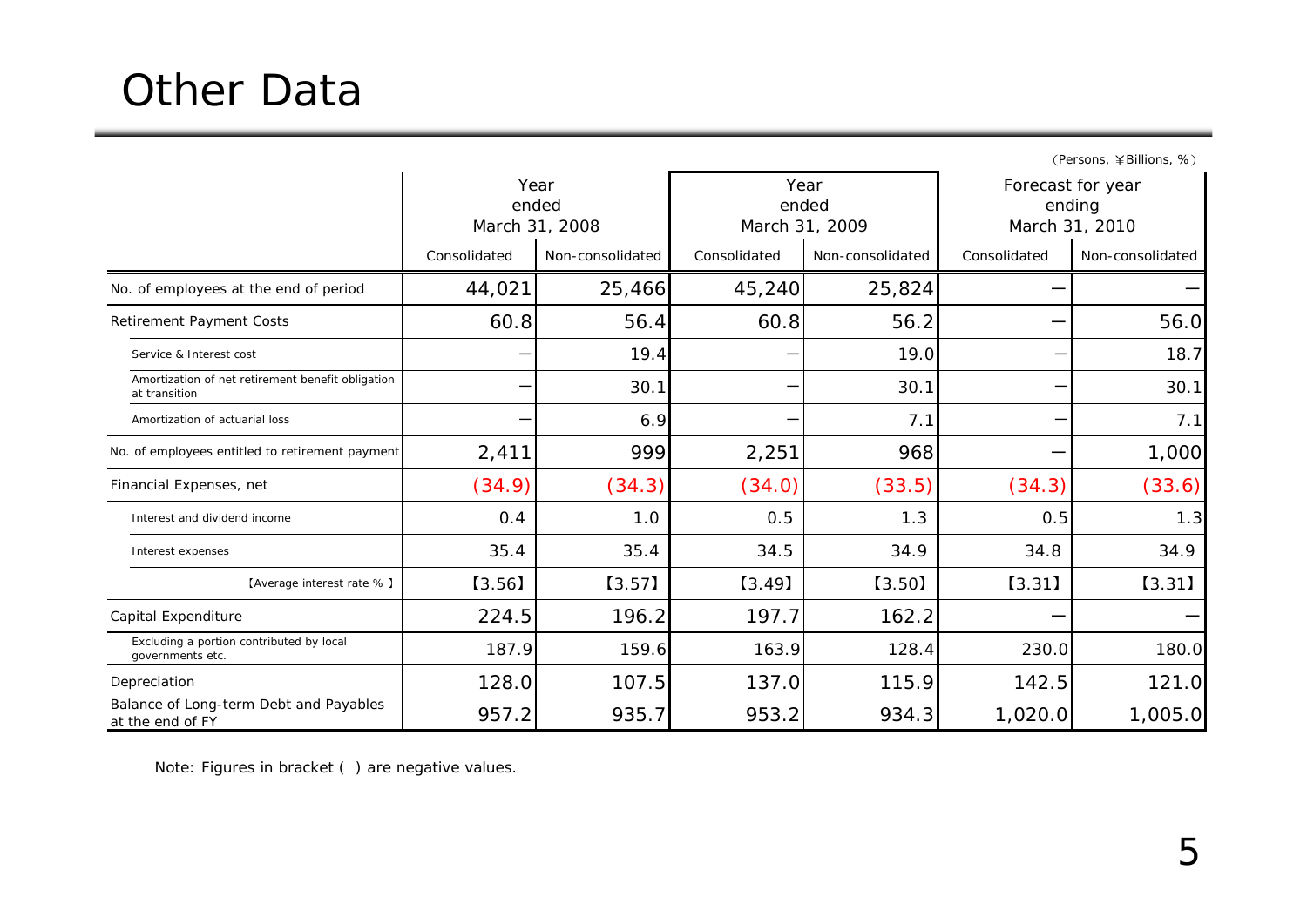### Balance of Long-term Debt and Payables

#### ■Breakdown of Balance of Long-term Debt and Payables (Consolidated)

|                                        | <b>Balance</b><br>(¥Billions) | Average<br>Interest rate<br>(96) |
|----------------------------------------|-------------------------------|----------------------------------|
| Balance of Long-term Debt and Payables | 953.2                         | 3.49                             |
| Shinkansen Purchase Liability          | 385.2                         | 5.31                             |
| <b>Bonds</b>                           | 289.9                         | 2.52                             |

#### ■Breakdown of Shinkansen Purchase Liability

|                         |          | Balance as of<br>March 31, 2009 | Interest rate (FY3/2009) |        | Term                                                                                         | Payment recipient |  |
|-------------------------|----------|---------------------------------|--------------------------|--------|----------------------------------------------------------------------------------------------|-------------------|--|
|                         |          | (¥Billions)                     | Floating<br>/Fixed rate  | $(\%)$ | (years)                                                                                      |                   |  |
|                         | No.1     | 196.8                           | Floating                 | 4.21   | 25.5 <until 2017="" jan.=""> Japan Railway</until>                                           |                   |  |
| Shinakansen<br>Purchase | No.2     | 78.5                            | Fixed                    | 6.35   | $25.5$ <until <math="" jan.="">2017&gt;<math>\frac{30100}{1000}</math> Transport and</until> | Construction,     |  |
| Liability               | No.3     | 109.7                           | Fixed                    | 6.55   | 60 <until 2051="" sep.=""> Technology Agency</until>                                         |                   |  |
|                         | Subtotal | 385.2                           | Average                  | 5.31   |                                                                                              |                   |  |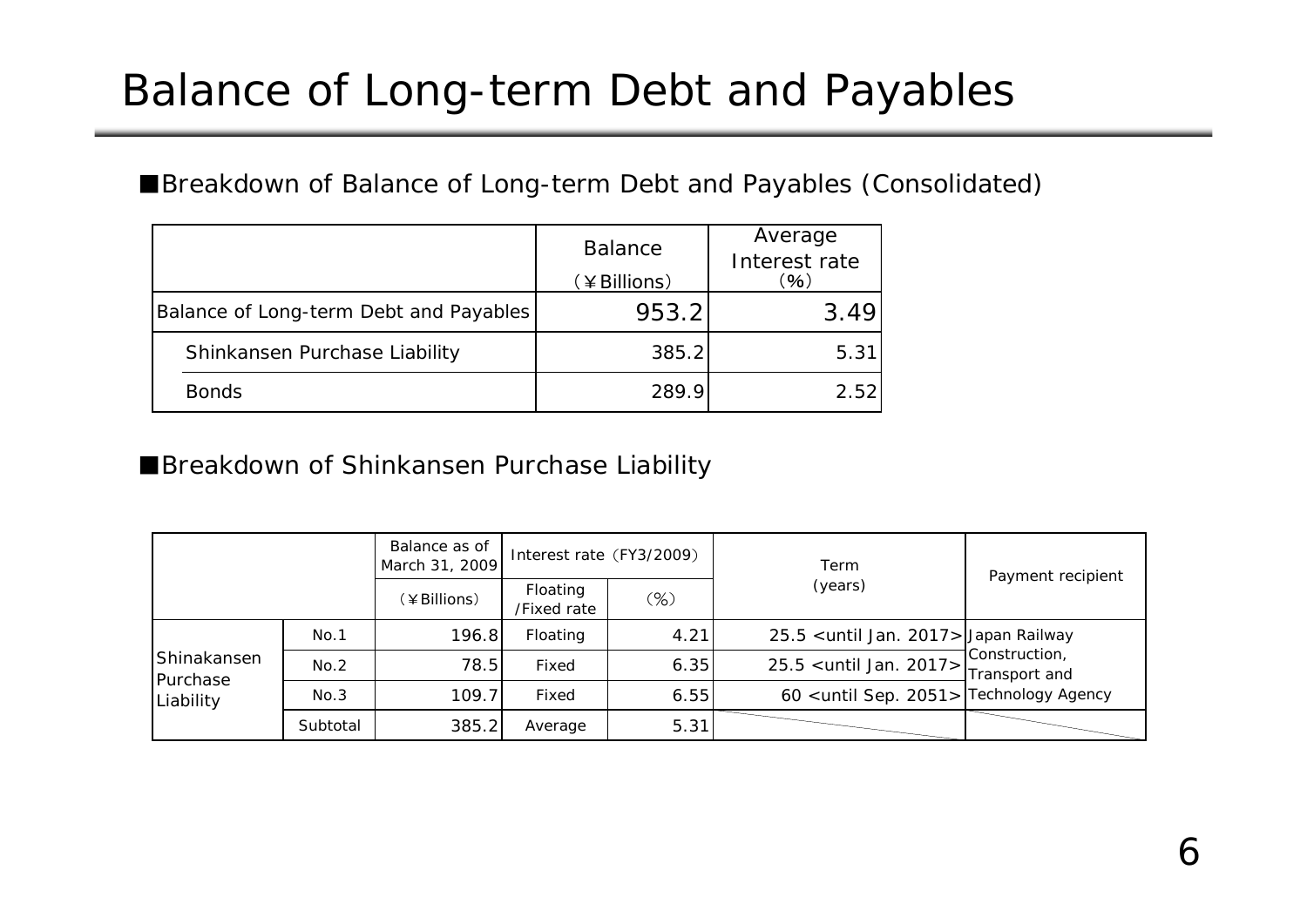#### Redemption Plan of Shinkansen Purchase Liability